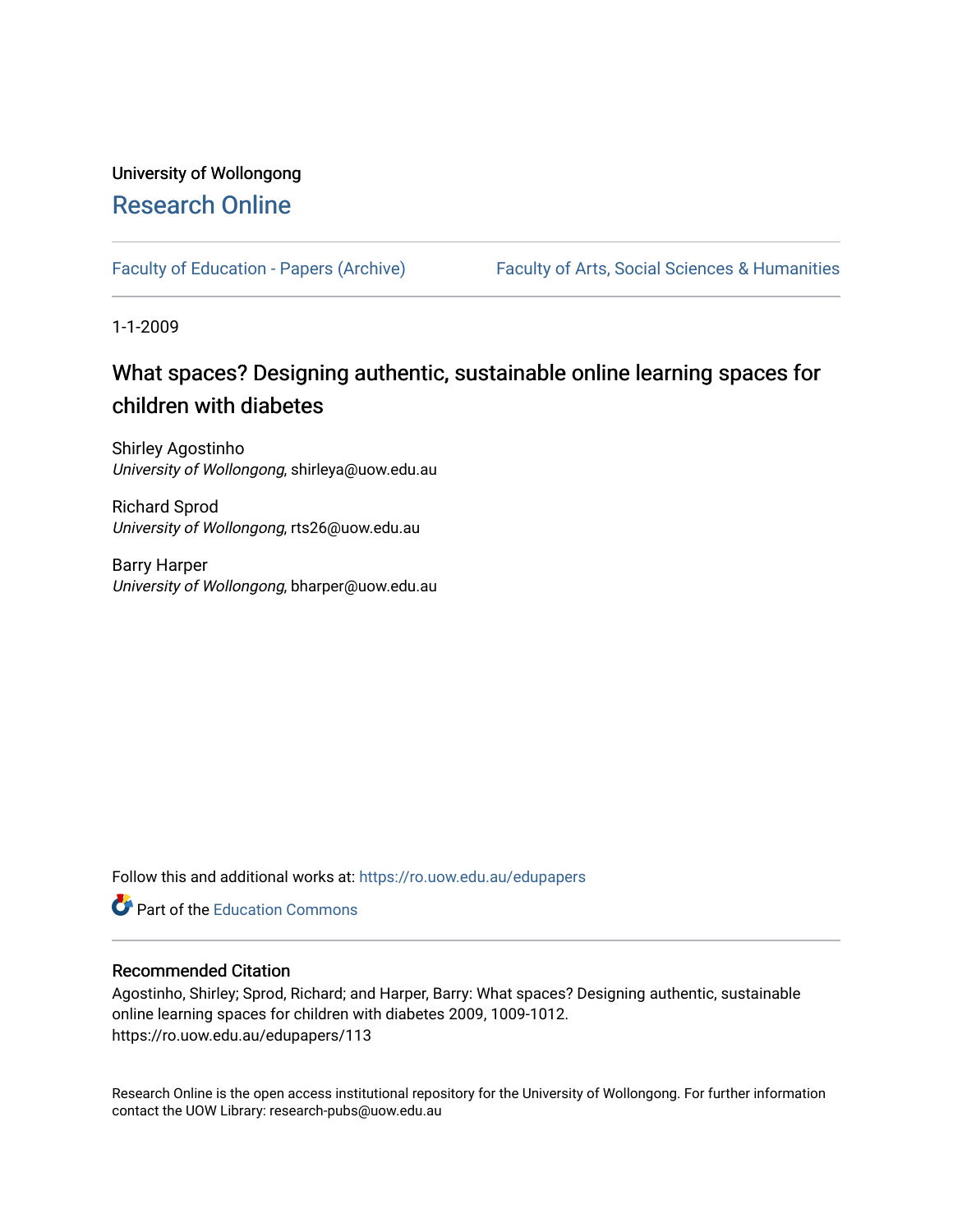

# **What spaces? Designing authentic, sustainable online learning spaces for children with diabetes**

**Richard Sprod, Shirley Agostinho and Barry Harper** Faculty of Education University of Wollongong

> This paper presents a work-in-progress of how social networking, Web 2.0 and emerging communication technologies might be successfully used to support authentic selfmanagement education for children aged 11-13 years who are living with Type 1 diabetes. The study employs a mixed-method approach that has been adopted within a Design Based Research framework. This paper explains the research problem, the theoretical framework that will underpin the study and the overall research design.

Keywords: learning communities, authentic learning, Design Based Research, diabetes education

## **Introduction**

Type 1 diabetes is a disease that affects around 10,000 children and adolescents in Australia and requires constant insulin replacement and monitoring to reduce the incidence and progression of serious complications. (Maguire, 2005 p. 3) Many parents and young people struggle to cope with the demands of managing the condition, especially during puberty and adolescence. Competent self-management behaviours require high levels of knowledge, skills and problem solving abilities, for example coping with the practicalities of blood testing, calculating and adjusting insulin doses, estimating food intake and knowing how to deal with problems when they occur. In addition to these ongoing practical tasks there are important social and self-esteem issues that need consideration. For example, there are often conflicting priorities and perspectives of the young people concerned, their parents and clinicians as they deal with day-to-day issues. (Sawyer & Aroni, 2005 p. 406).

In Sawyer and Aroni's opinion it is the partnership relationships between child, parent and clinician that promotes best self-management behaviours and these relationships that have not been sufficiently studied. Balancing the 'sometimes competing perspectives of both young people and parents… is at the heart of what constitutes self-management for adolescents with chronic illness' (p. 406). This is supported by Schilling, Grey, & Knafl (2002) where they state that for young people, self-management is a life-long, active, and proactive process that involves shifting and shared responsibilities between the young person and the parent.

Social-cognitive and self-efficacy theory developed by Bandura (1997) is the basis of much of the current research in self-management education and support for people living with chronic disease. Dr Kate Lorig and colleagues at Stanford University are prominent in the development of successful patient-centred, peer-support programs that aim to help people maintain 'wellness in their foreground perspective' (Lorig & Holman, 2003 p. 1). Lorig and Holman state that 'self-efficacy must be considered a key program component, and the teaching processes must be structured to include the four ingredients of efficacy enhancement: performance mastery, modelling, interpretation of symptoms and social persuasion' (p. 4) Five core self-management skills are taught in these programs: 'problem solving, decision making, resource utilization, forming of a patient/health care provider partnership and taking action' (p. 2).

There is considerable enthusiasm in the literature for the redesign of health care processes to include the use of electronic communication technologies (e.g., Demiris et al., 2008; Jadad & Delamothe, 2004). In their white paper Demiris et al., (2008) argue that developers should involve patients' input in the design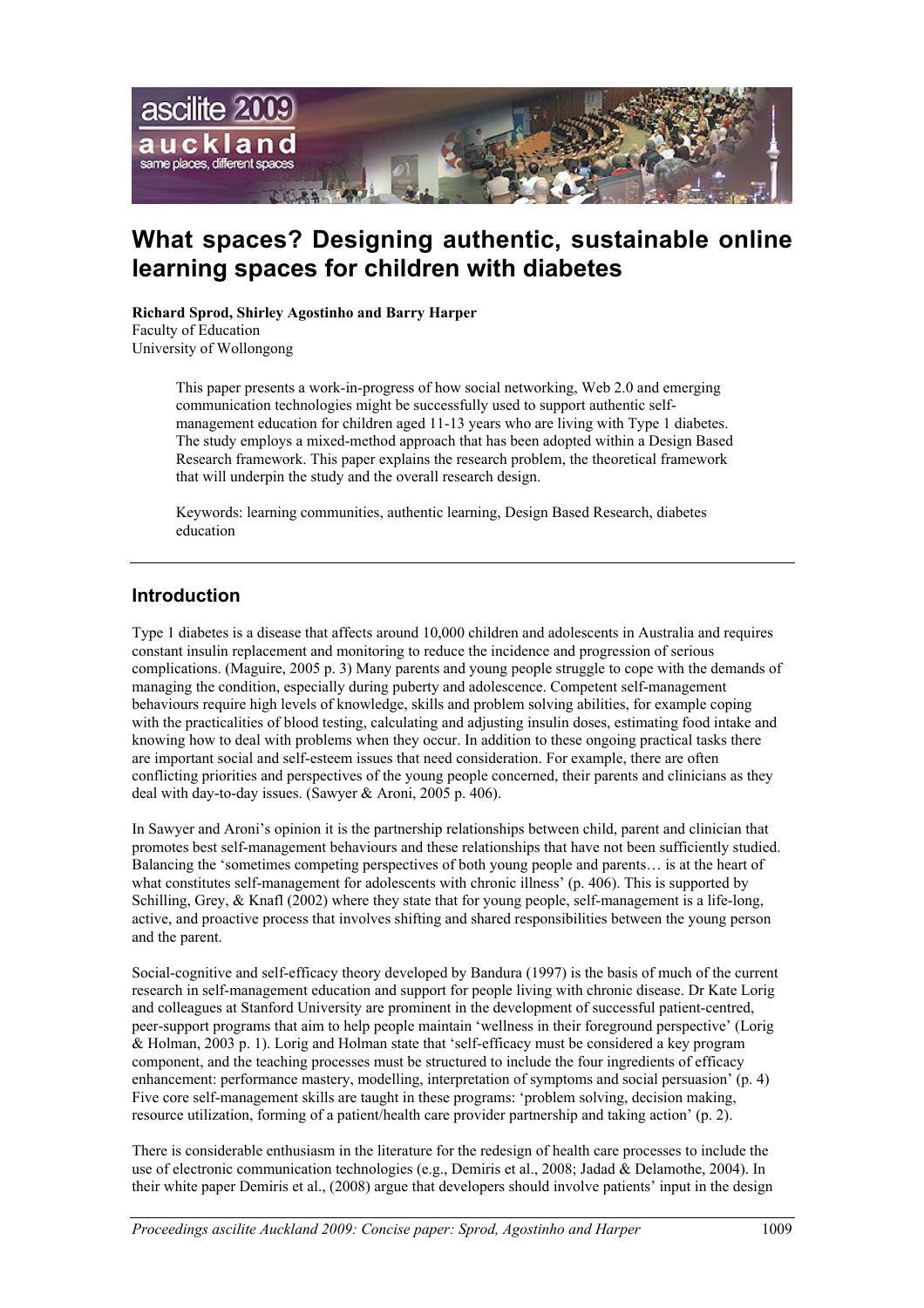of programs, patients should be active participants in decisions about their ongoing care, and programs need to be designed to be patient-centred and include both an educational focus and a peer social-support focus.

So what is the research evidence as to effectiveness of technology supported self-management programs? A meta-analysis of a broad range of technology facilitated interventions literature reported that when information (i.e., content information about the disease) is combined with peer support, these interventions did have a positive effect on knowledge, social support and clinical outcomes. It is more likely than not that those interactive interventions do have a positive effect on self-efficacy. Many questions resulted from this study including: how the interventions actually work, what are the essential features, what are the effects on health service utilisation, are there unintended or adverse effects, does this impinge on the patient-doctor relationship and interactions, training and support issues, and equity. These interventions might also have unintended harms such as being the source of false and misleading information, raise issues of privacy, quality and malpractice (Murray, Burns, Tai, Lai, & Nazareth, 2005 p. 21).

These findings are supported by Demiris el al. (2008) who state:

More research is needed, including rigorous, large-scale, longitudinal experimental studies and economic evaluations. Existing studies suffer from weak methodology including poor design (e.g., small sample sizes, inadequate follow-up), leading to inconclusive results. Scientific evidence of the effectiveness of patient-centred applications is required to further the field (p. 12).

Although there are many examples of information sites on the Internet about diabetes and selfmanagement programs targeted at adults with diabetes and other chronic diseases, there is a paucity of reported research of educational interventions that employ online technologies to build peer-supported authentic learning communities for young people living with Type 1 diabetes. From the few studies identified (e.g., Newton, 2008; Wangberg, 2008) all have adopted an empirical approach, where attempts were made to measure the interventions' effect compared with normal care, rather than examining issues of design. Many papers reported problems with implementation including issues of design, technical issues, problems getting people to use the program, and longer-term sustainability. Research results typically lacked dose (e.g., length of time using intervention) and power (e.g., sampling strategy) and in many cases failed to demonstrate significant effect. Given these shortcomings it is time to re-think the approach to include the active participation of key stakeholders - in this case young people with diabetes, parents and clinicians, so that issues of design, effectiveness, implementation and sustainability can be addressed.

## **What space? What kind of technology-supported environment is needed?**

Internet based social networking and communication technologies are becoming increasing used by young people, creating multiple means for sharing and communicating. There is considerable interest in using social networking for the learning of skills and problem solving, 'call it community learning, communicative learning or collaborative learning, at its heart is a social process' (Owen, Grant, Sayers, & Facer, 2006, p. 11). Emerging affordances of these software and technologies have the potential to create dynamic and effective socially based learning communities for young people living with Type 1 diabetes if the design supports authentic contexts and activities, provide opportunities for collaboration, allows for articulation of beliefs, shared reflection, and has expert guidance. (Herrington, 1997; Herrington & Oliver, 2000; Reeves, Herrington, & Oliver, 2002) Developing self-management skills, knowledge and competency is a real-life, authentic, situated problem for the young people living with diabetes. It is not a formal educational problem per se, but an authentic life-skills problem. According to Sternberg (1993) real-life learning is founded in the notion of real-life problems that are often ill defined, require substantial information seeking, have multiple correct solutions and multiple ways of obtaining solutions. Solving these problems involves relevant prior experience, is often highly motivating, and involves emotional contingencies.

#### **Methodology**

The purpose of this research study is to examine how internet-based tools and communications technologies might be designed to support young people to learn diabetes self-management skills and to develop competency. The research focus is on the design frameworks required to support patient-centred, flexible learning communities where young people might be connected and actively engaged in shared problem solving and knowledge development at a time when they are developmentally ready.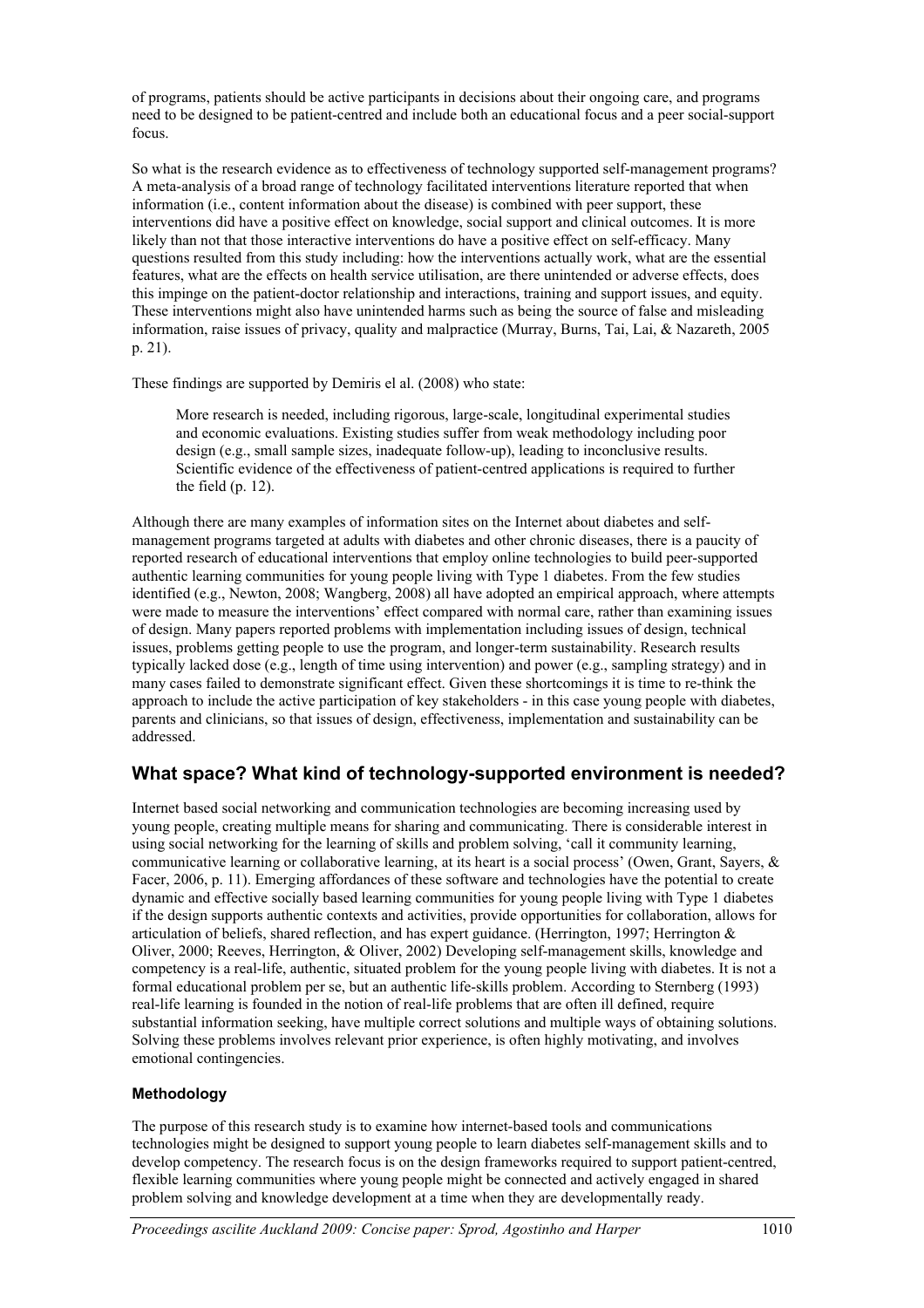The study aims to examine as broadly as possible how new technological approaches might be applied and is based on current learning and self-management theory. The research design is developmental and interpretive in nature and will examine a range of themes within a system that is designed to inform practical outcomes. Participants include young people (aged between 11-13), parents and clinicians that are actively involved, and data obtained during the developmental phases of the study will inform and guide the process. A Design Based Research (e.g., Barab & Squire, 2004; Baumgartner et al., 2003; Cobb, Confrey, diSessa, Lehrer, & Schauble, 2003; Collins, Joseph, & Bielaczyc, 2004; Reeves, 2006; van den Akker, Bannan, Kelly, Nieveen, & Plomp, 2007) framework has been chosen for this research as it offers the opportunity to explore a design problem in an iterative way with active participation of key stakeholders.

#### **Phases of the design based research**

Our research is planned in four phases and involves families and clinicians from the Women's and Children's Hospital, Adelaide South Australia, and experts in technology supported interactive learning design. Both qualitative and quantitative instruments are to be used in the phases of the research. These include surveys, interviews, online artefacts and self-rated competency instruments.

Phase One involves an exploration of the practical problems of learning about Type 1 diabetes with young people aged 11-13 years, a reference group of young adults who are successfully living with Type 1 diabetes, parents and clinicians. Relevant literature will contribute to the development of draft design principles that will be used to guide the actual design and development of the learning community.

In Phase Two, an Internet based intervention and associated tools, together with the enabling communications technologies, will be designed and developed. The focus of the research in this phase is on formative evaluation to inform the development process.

Phase Three focuses on the testing of the solutions - an authentic learning community and the associated technologies, with the young people, parents and clinicians. Two iterative cycles will be used, and formative evaluation will inform any modifications and additions that are required. The first cycle is limited to 6 young people and 4 weeks, the aim being to provide the researcher with an impression of how the learning community will work in practise. The second cycle, including any modifications, will be run with a larger group – up to 14 young people, and for a longer time – at least 12 weeks.

Phase Four will involve reflecting on the data collected in Phase Three. From this reflection, and emerging evidence from the literature, new design principles together with suggestions for further research will be developed.

## **Discussion and conclusion**

The intersection of contemporary self-management theories, learning theories and emerging communication technologies are providing new and exciting opportunities to support young people living with Type 1 diabetes. It is clear that technology supported self-management interventions must not only be well founded in theory, they must also include the involvement of key stakeholders in the design, they must integrate into the everyday lives of the people impacted, be educationally and clinically effective and be sustainable into the future. This study attempts to find ways of achieving these aims.

Developing self-management competencies is a life-long process and adapting existing Web 2.0 tools such as social networking software in ways that are integrated, ubiquitous, and useful to all those concerned will enable connections between young people who are living with diabetes and enable them to rehearse ways of solving problems using technologies and ways of getting support into the future. The outcome of this pragmatic research will inform future studies where comparisons can be made, and modes of action examined.

This paper presented a work-in-progress on how Designed Based Research is being applied to examine the potentials of emerging communication technologies to support self-management education for young people living with Type 1 diabetes. Emerging evidence from this pilot research will be completed in 2010 and will lead to better-informed designs and empirical research in the future.

## **Acknowledgment**

We wish to acknowledge and thank Professor Jan Herrington and Professor Thomas Reeves for their inspiration and guidance in this research.